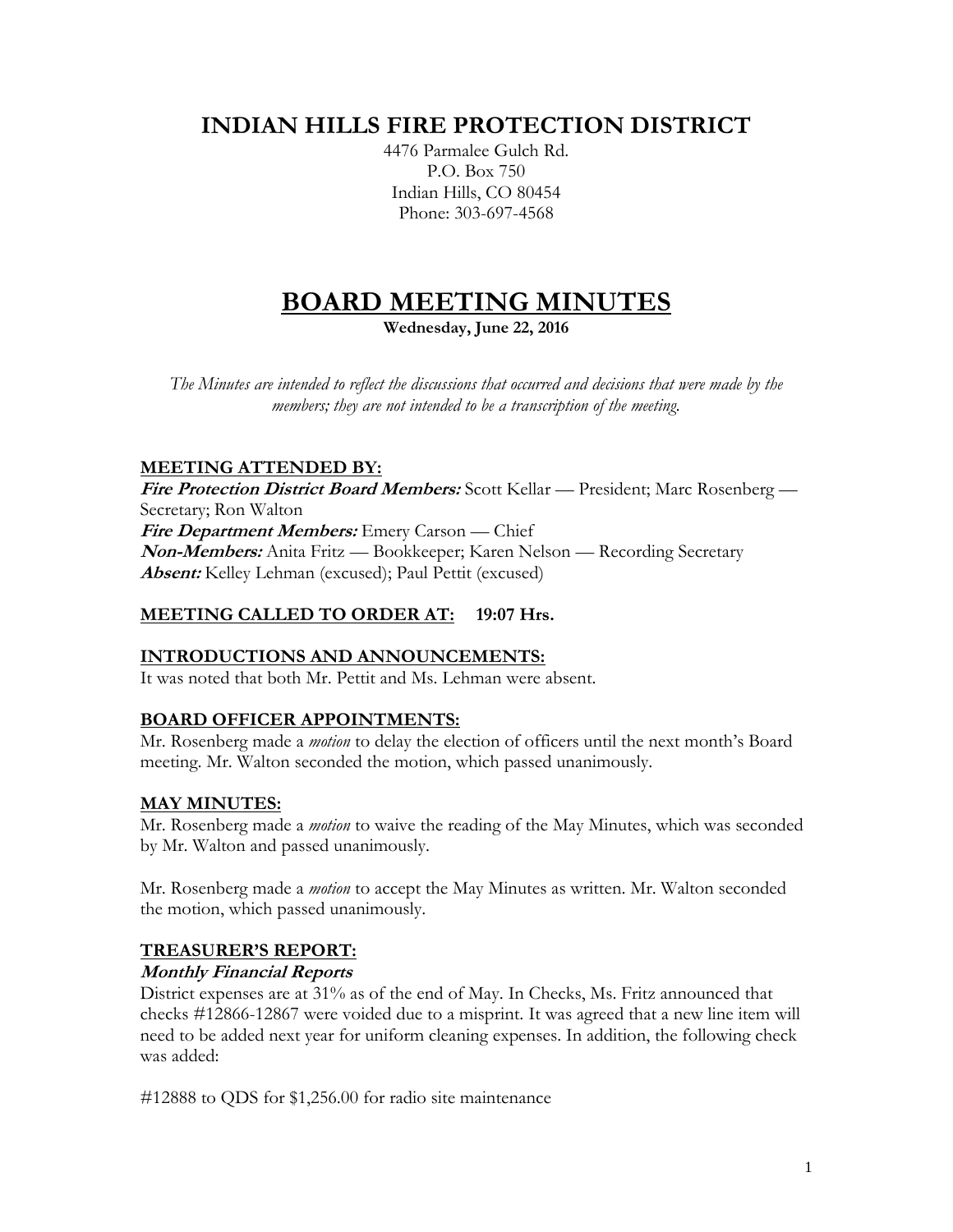Mr. Walton made a *motion* to approve checks #12868-12888, plus automated payments, credit card expenses, and bank fees. Mr. Rosenberg seconded the motion, which passed unanimously.

# **Truck Lease Payoff**

Lengthy conversation occurred regarding the possibility of paying off the existing truck lease with money in the reserves. Discussion included the consequences of doing so and the amount required for the payoff (roughly \$134,000). It was noted that an early payoff will save the District some \$5,000. Also, it was noted that if an early payoff is made, the 2016 budget will probably need to be modified as a result. After lengthy discourse, it was agreed that Mr. Kellar would contact the attorney for advice and Ms. Fritz would investigate the restrictions surrounding the District's reserve accounts and the lease stipulations.

It was also agreed that discussion regarding paying off the truck lease would be revisited at the end of the meeting.

# **DEPARTMENT/OFFICERS' REPORTS:**

# **Fire Marshal — Randy Rudloff**

Not present. Brief discussion occurred regarding the installation of a new gate at the Falcon Wing subdivision and a residential property in the District that is transitioning from residential to commercial to be an equestrian facility.

#### **Chief — Emery Carson**

Mr. Carson distributed a report and began by saying that a water meter in the center bay of the station may need to be replaced as it has been nonfunctioning for some time. It was noted that retail cost is \$1,200, but Mr. Rosenberg may be able to procure one second hand at a more reasonable price.

Next, Mr. Carson shared that he had met with the executive director of Jeffcom about call pricing, having a dedicated mountain dispatcher, and the JCECA's funding commitment. He circulated a handout detailing potential fees, which would be approximately \$43 per call. Current cost is \$36.57 to Evergreen dispatch.

Hose and ladder testing was completed on June 14 with only three sections of bad hose noted, Mr. Carson said. In addition, he announced that the department had received the EMTS grant for a new CPR mannequin. No money will be required from the District, he added. The mannequin will be ordered once the purchase order is received from the state, he added.

Mr. Carson announced that a revised copy of the auto-aid agreement with Inter-Canyon is back with changes from their attorney. Since changes were made, Mr. Kellar suggested that it be forwarded to the district's attorney for a final review.

Regarding the study session held on June 13 to discuss the station renovation, Mr. Carson said that the first item to be investigated is the septic replacement.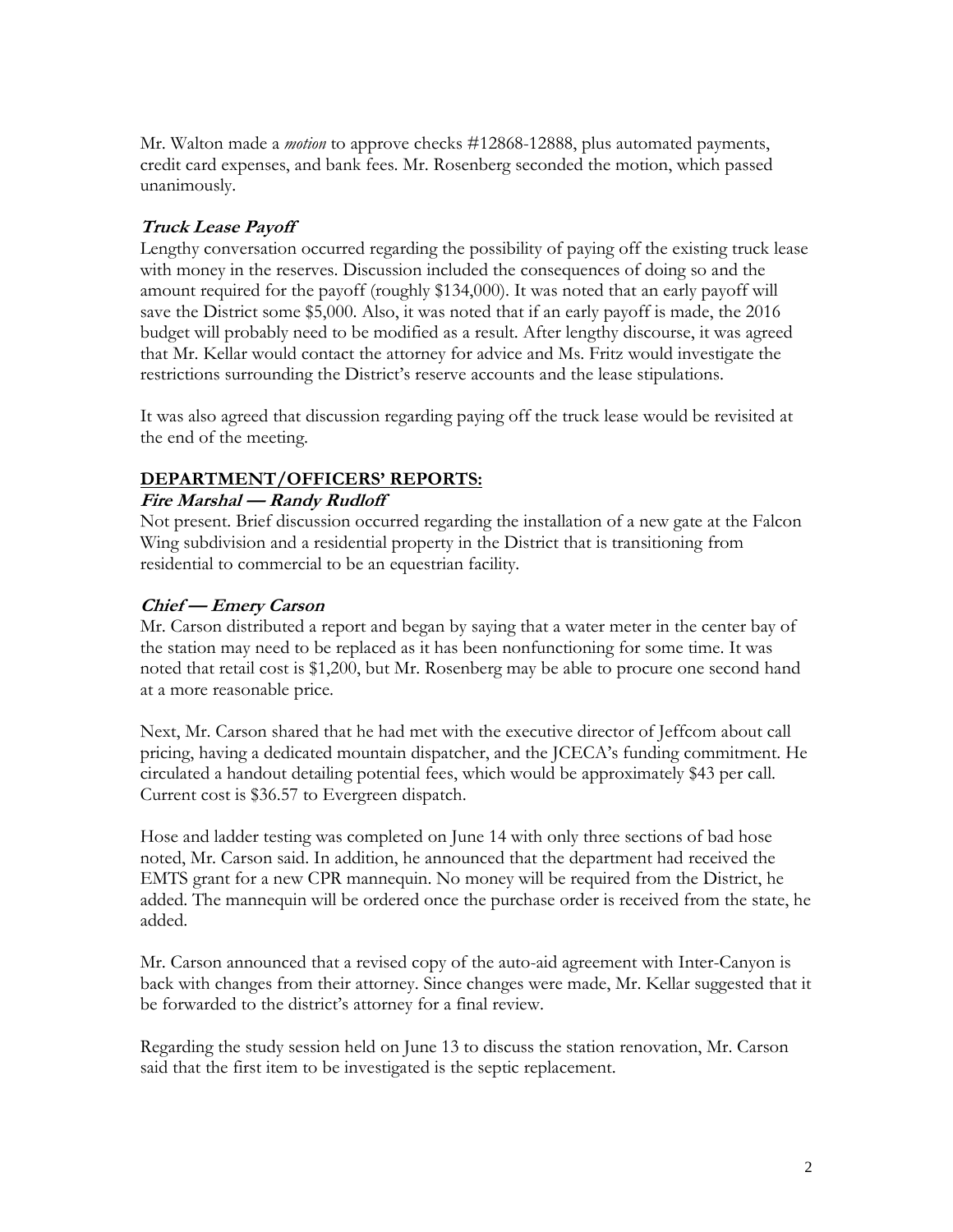Mr. Carson concluded his report by summarizing the calls for the month, which total 28 to date and 134 year to date.

#### **Assistant Chief — Marc Rosenberg**

Mr. Rosenberg stated that he had nothing to report.

**Fire Captain — Scott Case**

Not present.

#### **EMS Captain — Bob Fager**

Not present. Mr. Carson noted that Mr. Fager starts school to transition from an EMT-i to an EMT-P later in the month.

#### **OLD BUSINESS:**

#### **Station Renovation**

It was noted that a study session had been held and Mr. Carson is gathering information.

#### **Jeffcom Update**

It was noted that the topic was covered in the Chief's Report.

[Mr. Pettit arrives]

#### **NEW BUSINESS:**

#### **Attorney Considerations**

Mr. Kellar shared that he had received correspondence from Mr. Dickhoner suggesting that he could continue to serve as the District's attorney with his new firm. After conversation, it was agreed that Mr. Kellar would request a statement of fees to be reviewed before making a decision.

#### **Truck Lease Payoff (continued)**

Further discussion occurred regarding potentially paying off the truck lease. Mr. Pettit was briefed on earlier conversation. Mr. Kellar reiterated the need to discuss with the attorney any statute requirements regarding modifying the budget prior to paying off the lease.

Mr. Rosenberg made a *motion* to pay off the truck lease contingent upon information received from the attorney and the bank. Mr. Walton seconded the motion, which passed unanimously.

#### **ADJOURNED AT: 20:38**

There being no more business to discuss, Mr. Walton made a *motion* to adjourn the meeting. Mr. Rosenberg seconded the motion, which passed unanimously.

*President:*

*Secretary:*